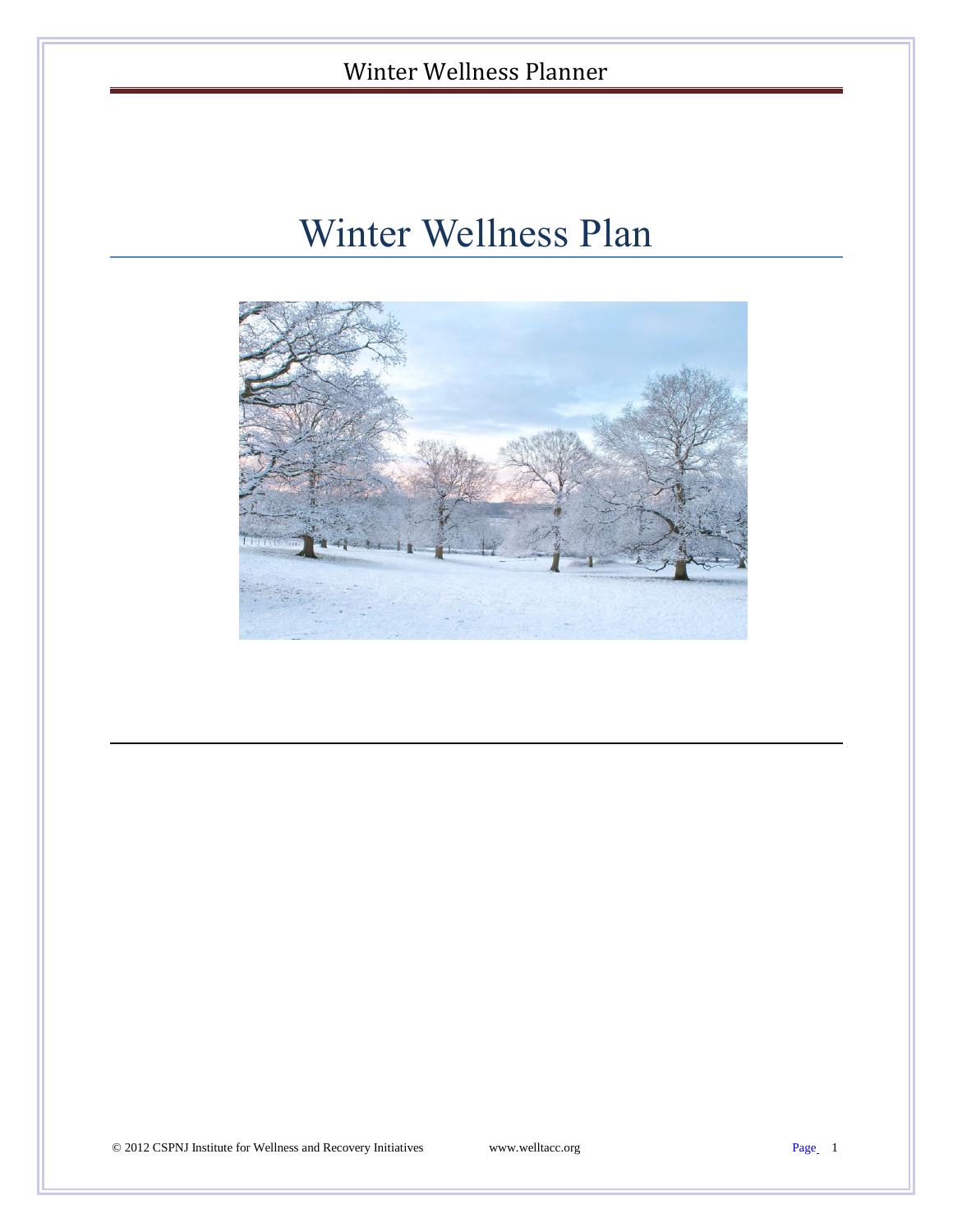#### **Winter Memories**

Many of us may have good memories of winter/holiday gatherings, and/or outdoor winter recreation. Some people face challenges during the winter, including isolation, limited ability to exercise, memories of losses, overeating, and overspending. This wellness planner is designed to help you plan ahead so you can maintain a sense of wellness during the winter season.



**Describe a positive winter memory.** 

\_\_\_\_\_\_\_\_\_\_\_\_\_\_\_\_\_\_\_\_\_\_\_\_\_\_\_\_\_\_\_\_\_\_\_\_\_\_\_\_\_\_\_\_\_\_\_\_\_\_\_\_\_\_\_\_\_\_\_\_\_\_\_\_\_\_\_\_\_\_\_\_\_\_\_\_\_\_

\_\_\_\_\_\_\_\_\_\_\_\_\_\_\_\_\_\_\_\_\_\_\_\_\_\_\_\_\_\_\_\_\_\_\_\_\_\_\_\_\_\_\_\_\_\_\_\_\_\_\_\_\_\_\_\_\_\_\_\_\_\_\_\_\_\_\_\_\_\_\_\_\_\_\_\_\_\_

\_\_\_\_\_\_\_\_\_\_\_\_\_\_\_\_\_\_\_\_\_\_\_\_\_\_\_\_\_\_\_\_\_\_\_\_\_\_\_\_\_\_\_\_\_\_\_\_\_\_\_\_\_\_\_\_\_\_\_\_\_\_\_\_\_\_\_\_\_\_\_\_\_\_\_\_\_\_

\_\_\_\_\_\_\_\_\_\_\_\_\_\_\_\_\_\_\_\_\_\_\_\_\_\_\_\_\_\_\_\_\_\_\_\_\_\_\_\_\_\_\_\_\_\_\_\_\_\_\_\_\_\_\_\_\_\_\_\_\_\_\_\_\_\_\_\_\_\_\_\_\_\_\_\_\_\_

\_\_\_\_\_\_\_\_\_\_\_\_\_\_\_\_\_\_\_\_\_\_\_\_\_\_\_\_\_\_\_\_\_\_\_\_\_\_\_\_\_\_\_\_\_\_\_\_\_\_\_\_\_\_\_\_\_\_\_\_\_\_\_\_\_\_\_\_\_\_\_\_\_\_\_\_\_\_

\_\_\_\_\_\_\_\_\_\_\_\_\_\_\_\_\_\_\_\_\_\_\_\_\_\_\_\_\_\_\_\_\_\_\_\_\_\_\_\_\_\_\_\_\_\_\_\_\_\_\_\_\_\_\_\_\_\_\_\_\_\_\_\_\_\_\_\_\_\_\_\_\_\_\_\_\_\_

\_\_\_\_\_\_\_\_\_\_\_\_\_\_\_\_\_\_\_\_\_\_\_\_\_\_\_\_\_\_\_\_\_\_\_\_\_\_\_\_\_\_\_\_\_\_\_\_\_\_\_\_\_\_\_\_\_\_\_\_\_\_\_\_\_\_\_\_\_\_\_\_\_\_\_\_\_\_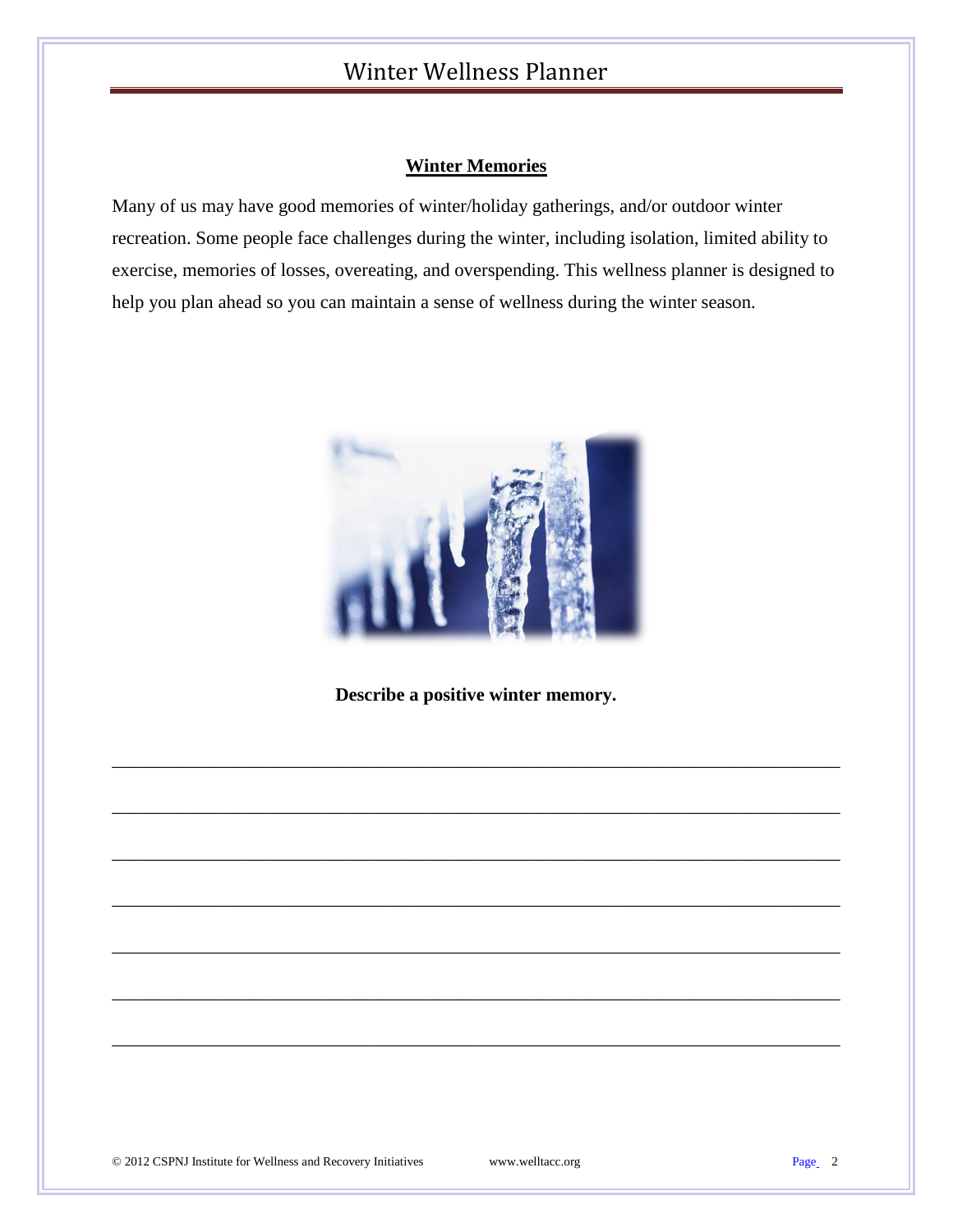**What do you see as the benefits of the winter season?**

\_\_\_\_\_\_\_\_\_\_\_\_\_\_\_\_\_\_\_\_\_\_\_\_\_\_\_\_\_\_\_\_\_\_\_\_\_\_\_\_\_\_\_\_\_\_\_\_\_\_\_\_\_\_\_\_\_\_\_\_\_\_\_\_\_\_\_\_\_\_\_\_\_\_\_\_\_\_

\_\_\_\_\_\_\_\_\_\_\_\_\_\_\_\_\_\_\_\_\_\_\_\_\_\_\_\_\_\_\_\_\_\_\_\_\_\_\_\_\_\_\_\_\_\_\_\_\_\_\_\_\_\_\_\_\_\_\_\_\_\_\_\_\_\_\_\_\_\_\_\_\_\_\_\_\_\_

\_\_\_\_\_\_\_\_\_\_\_\_\_\_\_\_\_\_\_\_\_\_\_\_\_\_\_\_\_\_\_\_\_\_\_\_\_\_\_\_\_\_\_\_\_\_\_\_\_\_\_\_\_\_\_\_\_\_\_\_\_\_\_\_\_\_\_\_\_\_\_\_\_\_\_\_\_\_

\_\_\_\_\_\_\_\_\_\_\_\_\_\_\_\_\_\_\_\_\_\_\_\_\_\_\_\_\_\_\_\_\_\_\_\_\_\_\_\_\_\_\_\_\_\_\_\_\_\_\_\_\_\_\_\_\_\_\_\_\_\_\_\_\_\_\_\_\_\_\_\_\_\_\_\_\_\_

#### **Holidays**

The winter holiday season is an annual festive period. Various studies have shown that this holiday season can impact your health (social, emotional, physical, etc.).

**What do you like to do during the Winter Holiday Season?**

\_\_\_\_\_\_\_\_\_\_\_\_\_\_\_\_\_\_\_\_\_\_\_\_\_\_\_\_\_\_\_\_\_\_\_\_\_\_\_\_\_\_\_\_\_\_\_\_\_\_\_\_\_\_\_\_\_\_\_\_\_\_\_\_\_\_\_\_\_\_\_\_\_\_\_\_\_\_

\_\_\_\_\_\_\_\_\_\_\_\_\_\_\_\_\_\_\_\_\_\_\_\_\_\_\_\_\_\_\_\_\_\_\_\_\_\_\_\_\_\_\_\_\_\_\_\_\_\_\_\_\_\_\_\_\_\_\_\_\_\_\_\_\_\_\_\_\_\_\_\_\_\_\_\_\_\_

\_\_\_\_\_\_\_\_\_\_\_\_\_\_\_\_\_\_\_\_\_\_\_\_\_\_\_\_\_\_\_\_\_\_\_\_\_\_\_\_\_\_\_\_\_\_\_\_\_\_\_\_\_\_\_\_\_\_\_\_\_\_\_\_\_\_\_\_\_\_\_\_\_\_\_\_\_\_

\_\_\_\_\_\_\_\_\_\_\_\_\_\_\_\_\_\_\_\_\_\_\_\_\_\_\_\_\_\_\_\_\_\_\_\_\_\_\_\_\_\_\_\_\_\_\_\_\_\_\_\_\_\_\_\_\_\_\_\_\_\_\_\_\_\_\_\_\_\_\_\_\_\_\_\_\_\_

\_\_\_\_\_\_\_\_\_\_\_\_\_\_\_\_\_\_\_\_\_\_\_\_\_\_\_\_\_\_\_\_\_\_\_\_\_\_\_\_\_\_\_\_\_\_\_\_\_\_\_\_\_\_\_\_\_\_\_\_\_\_\_\_\_\_\_\_\_\_\_\_\_\_\_\_\_\_



© 2012 CSPNJ Institute for Wellness and Recovery Initiatives www.welltacc.org Page 3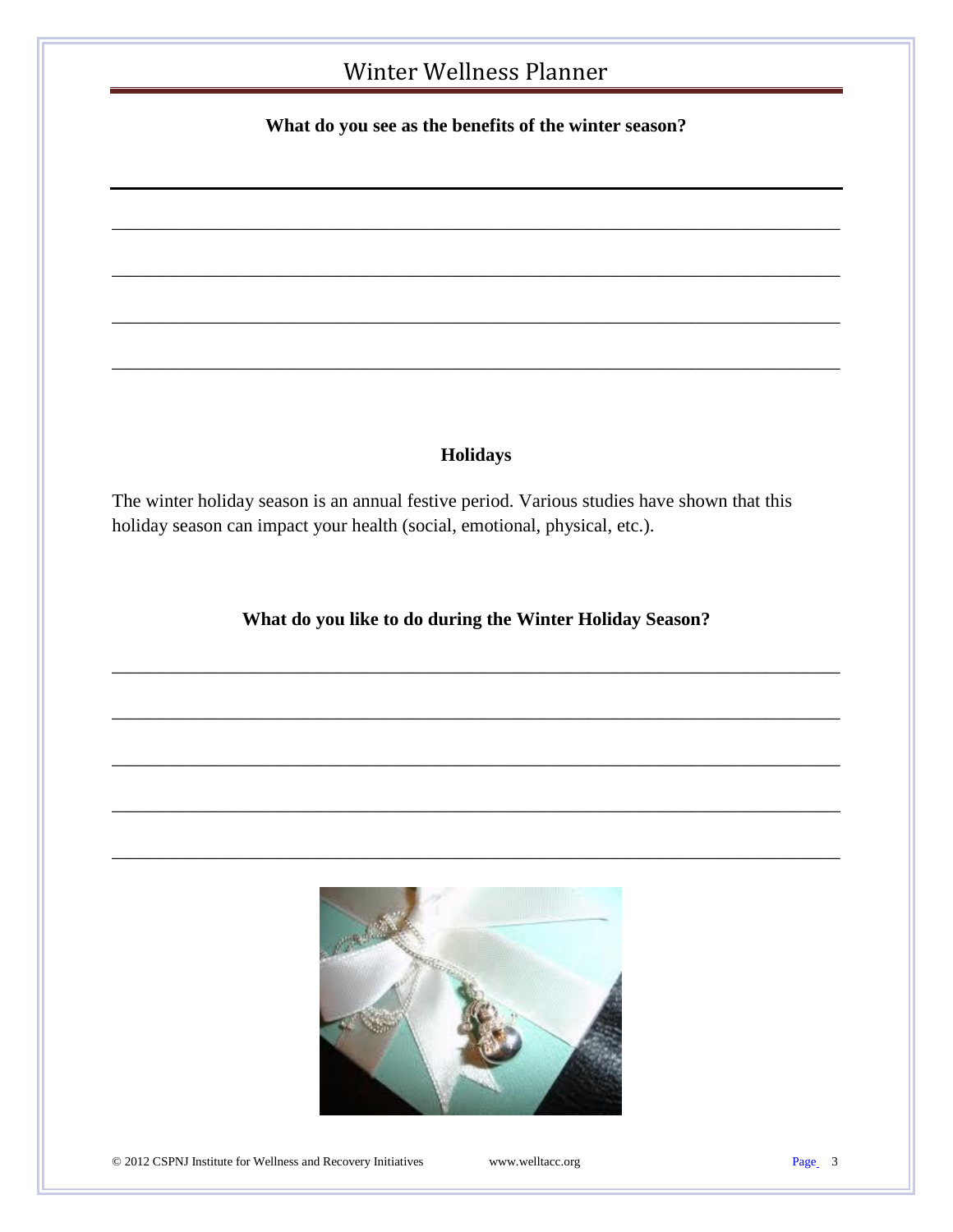#### **How do you celebrate the Winter Holiday Season?**

\_\_\_\_\_\_\_\_\_\_\_\_\_\_\_\_\_\_\_\_\_\_\_\_\_\_\_\_\_\_\_\_\_\_\_\_\_\_\_\_\_\_\_\_\_\_\_\_\_\_\_\_\_\_\_\_\_\_\_\_\_\_\_\_\_\_\_\_\_\_\_\_\_\_\_\_\_\_

\_\_\_\_\_\_\_\_\_\_\_\_\_\_\_\_\_\_\_\_\_\_\_\_\_\_\_\_\_\_\_\_\_\_\_\_\_\_\_\_\_\_\_\_\_\_\_\_\_\_\_\_\_\_\_\_\_\_\_\_\_\_\_\_\_\_\_\_\_\_\_\_\_\_\_\_\_\_

\_\_\_\_\_\_\_\_\_\_\_\_\_\_\_\_\_\_\_\_\_\_\_\_\_\_\_\_\_\_\_\_\_\_\_\_\_\_\_\_\_\_\_\_\_\_\_\_\_\_\_\_\_\_\_\_\_\_\_\_\_\_\_\_\_\_\_\_\_\_\_\_\_\_\_\_\_\_

\_\_\_\_\_\_\_\_\_\_\_\_\_\_\_\_\_\_\_\_\_\_\_\_\_\_\_\_\_\_\_\_\_\_\_\_\_\_\_\_\_\_\_\_\_\_\_\_\_\_\_\_\_\_\_\_\_\_\_\_\_\_\_\_\_\_\_\_\_\_\_\_\_\_\_\_\_\_

\_\_\_\_\_\_\_\_\_\_\_\_\_\_\_\_\_\_\_\_\_\_\_\_\_\_\_\_\_\_\_\_\_\_\_\_\_\_\_\_\_\_\_\_\_\_\_\_\_\_\_\_\_\_\_\_\_\_\_\_\_\_\_\_\_\_\_\_\_\_\_\_\_\_\_\_\_\_

#### **Winter Challenges**

Winter is the coldest season of the year in temperate climates, between autumn and spring.

At the winter solstice, the days are shortest and the nights are longest, with days lengthening as the season progresses after the solstice.

#### **Challenges during the holidays**

- Many holidays occur during the winter months when people are already more susceptible to the common cold, flu, and depressed mood
- Holidays usually involve the obligation of spending money on gifts or food
- Alcohol is typically served during holiday functions, which can be a trigger for some
- Holiday travel can be a major source of contention and stress. Dealing with traffic and the short-tempers of other travelers can also be quite challenging
- Social anxiety may be heightened when we are invited to parties with large gatherings of people.

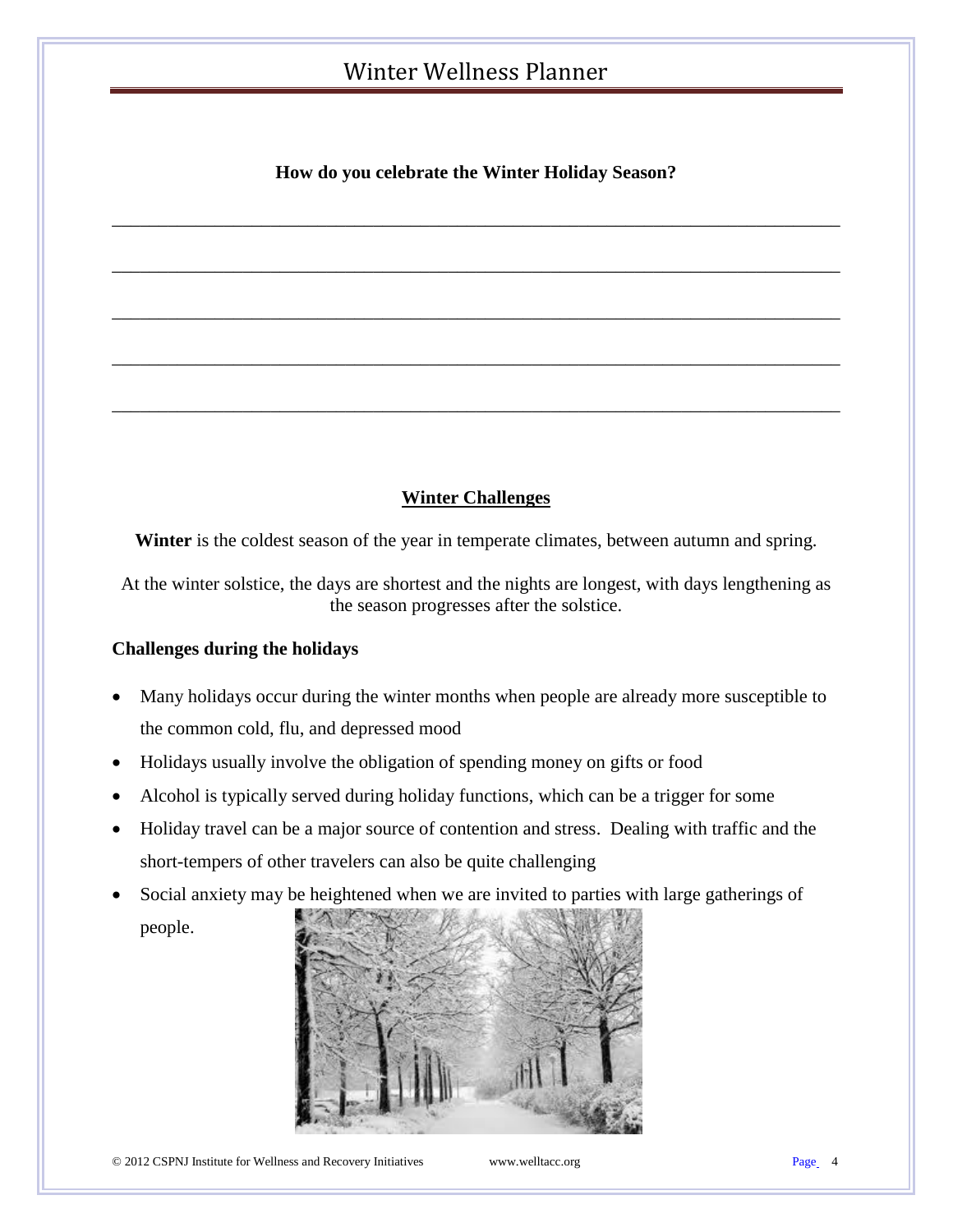

#### **General Stressors and Triggers**

#### **Physical**

- o Diet and nutrition
- o Physical activity
- o Sleep

#### **Emotional**

- o Losses may impact harder during winter time
- **Social**
	- o Lack of, or a limited support network may create a sense of loneliness, which can become overwhelming
	- o Drinking at social functions, such as family parties can be a trigger for some people
- **Financial**
	- o Spending can become out of control
	- o Additional spending on gifts and holiday treats may be stressful on a limited budget
- **Spiritual**
	- o Sense of purpose and meaning can be impacted
- **Occupational**
	- o Work routines are altered, which can impact rhythm and contribute to overwork or being under-productive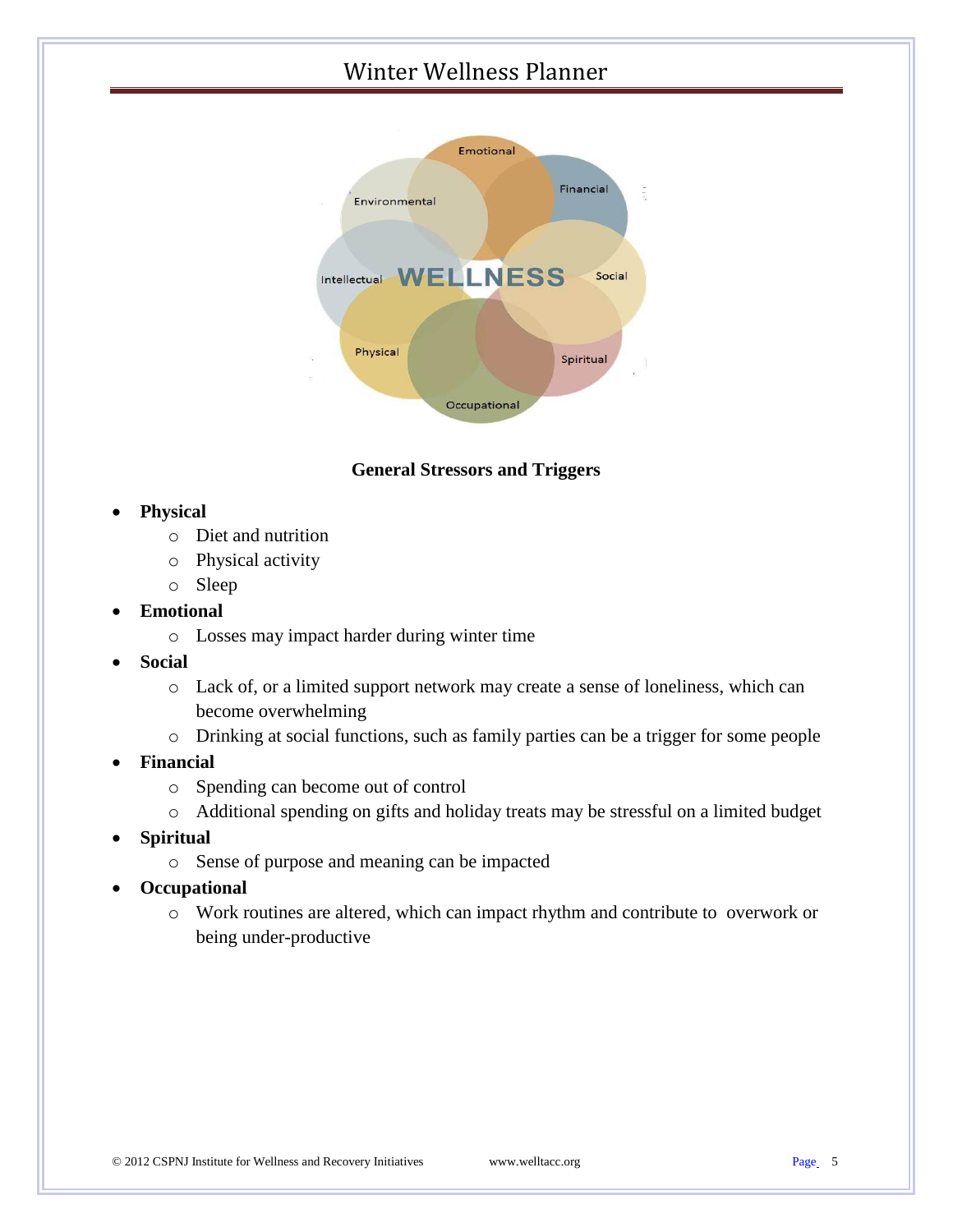

#### **What triggers do you face during the holidays?**

(Examples include large groups of people, overspending, and alcohol at parties)

| 1. |  |  |
|----|--|--|
|    |  |  |
| 2. |  |  |
|    |  |  |
| 3. |  |  |
|    |  |  |
| 4. |  |  |
|    |  |  |
| 5. |  |  |
|    |  |  |

#### **List supporters and how you can connect with them during the holidays.**

When considering our holiday/winter wellness, it is a good idea to think of the self-care practices

| <b>Supporter</b> | <b>Methods to Connect</b> |
|------------------|---------------------------|
|                  |                           |
| 2.               |                           |
| 3.               |                           |
| 4.               |                           |
| 5.               |                           |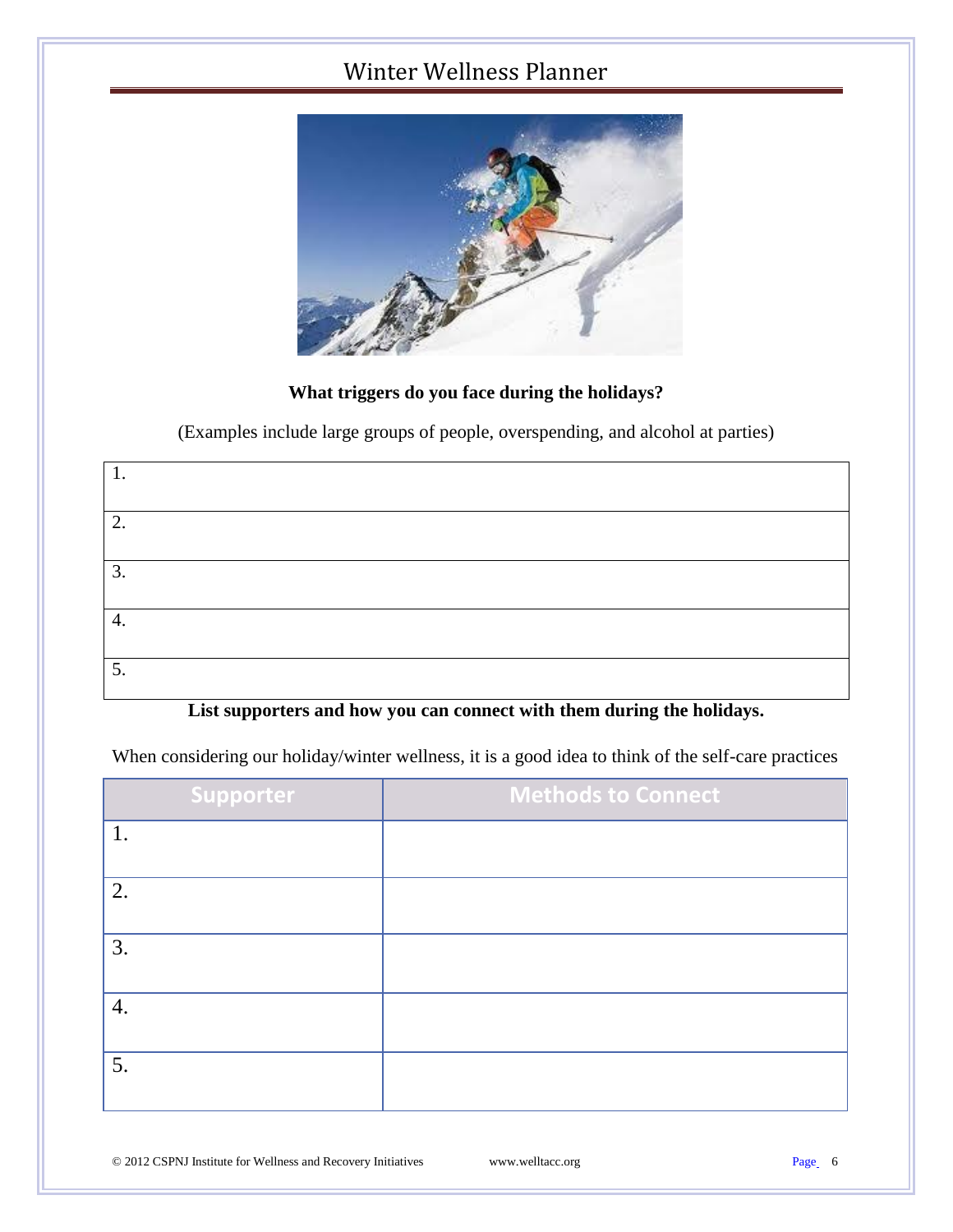that we need in order to feel well and maintain/improve our overall health status. Activities like exercise, spiritual connection, social contact, and reading can all be tools that help us to stay well during the winter season.

#### **Diet and Nutrition**

- Eat several small meals during the day so that you are not starving when it comes time to eat a holiday feast
- Bring healthy treats to holiday gatherings to allow for better food options
- Drink water before your meal so that you get full faster
- Watch portions. Aim to eat mostly vegetables and fruit on your plate and opt out of breads and biscuits
- Opt for water instead of soda, alcoholic beverages, or caffeinated drinks
- Be aware that many of us get less fresh fruit and vegetables during winter months look for healthy ways to replace these vital nutrients

#### **Physical Activity and Environment**:

- Walk around a mall with friends
- Join an exercise class or fitness group in the community
- Clean your living area
- Enjoy outdoor winter activities
- Find creative new ways to exercise indoors; dance, work out to a video, do exercises such as sit-ups that use your body as resistance
- Use extra care outside to prevent slips and other winter injuries, and make sure that kids and elders do the same

#### **Health Care**

- Practice good prevention for colds and flu such as frequent hand washing and getting prevention vaccines such as the flu vaccine, if it's recommended for you
- If you follow self-management for a chronic health condition, don't let holiday events, meals, travel, etc. let you get derailed from properly managing your condition

#### **Family, Friends, and Supporters:**

- Consider who in your support network is a positive supporter and who might be unhealthy for you
- Decide on how much socialization time you need in order to feel well
- Make holiday get-togethers a positive opportunity to renew acquaintances with family and friends you may not see or speak with very often
- Make attempts to "give back" whenever possible; ideas include volunteering at a soup kitchen, or helping with a toy drive for holiday gifts for children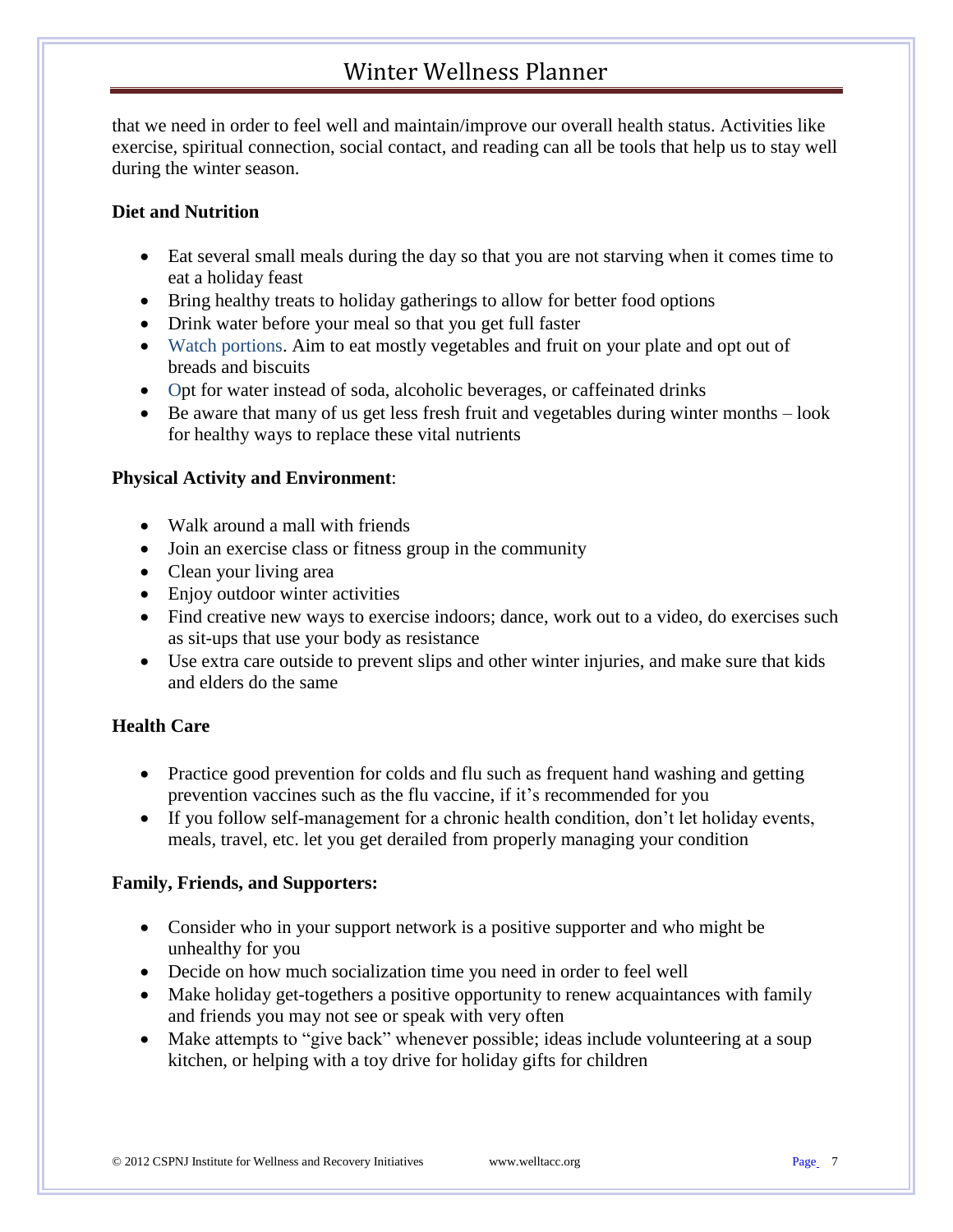#### **Finances:**

- Plan ahead in terms of spending and know your limits
- Consider ways to give gifts other than spending money

#### **Rest/Relaxation:**

- Know your limits and plan ahead for proper balance of sleep, relaxation, and activity
- Try to get enough sleep/rest each night, and avoid oversleeping during the winter months

#### **Spiritual:**

- Attend spiritual gatherings and celebrate in the holiday season
- Find ways to express gratitude each day

#### **Expressive Art:**

- Art can be a great way to express yourself during the holidays
- Consider attending a museum or holiday light show
- Attend a play with a holiday theme
- Think about combining friends/family and expressive arts do a project or go to a show with some of the kids (young and old) in your life
- Consider using creativity as a way to address holiday spending and gift giving, consider making gifts using art, instead of buying gifts

#### **Winter Wellness Tools**

List your top five strategies for staying well this season:

| How often I will do it | When I will start |
|------------------------|-------------------|
|                        |                   |
|                        |                   |
|                        |                   |
|                        |                   |
|                        |                   |
|                        |                   |
|                        |                   |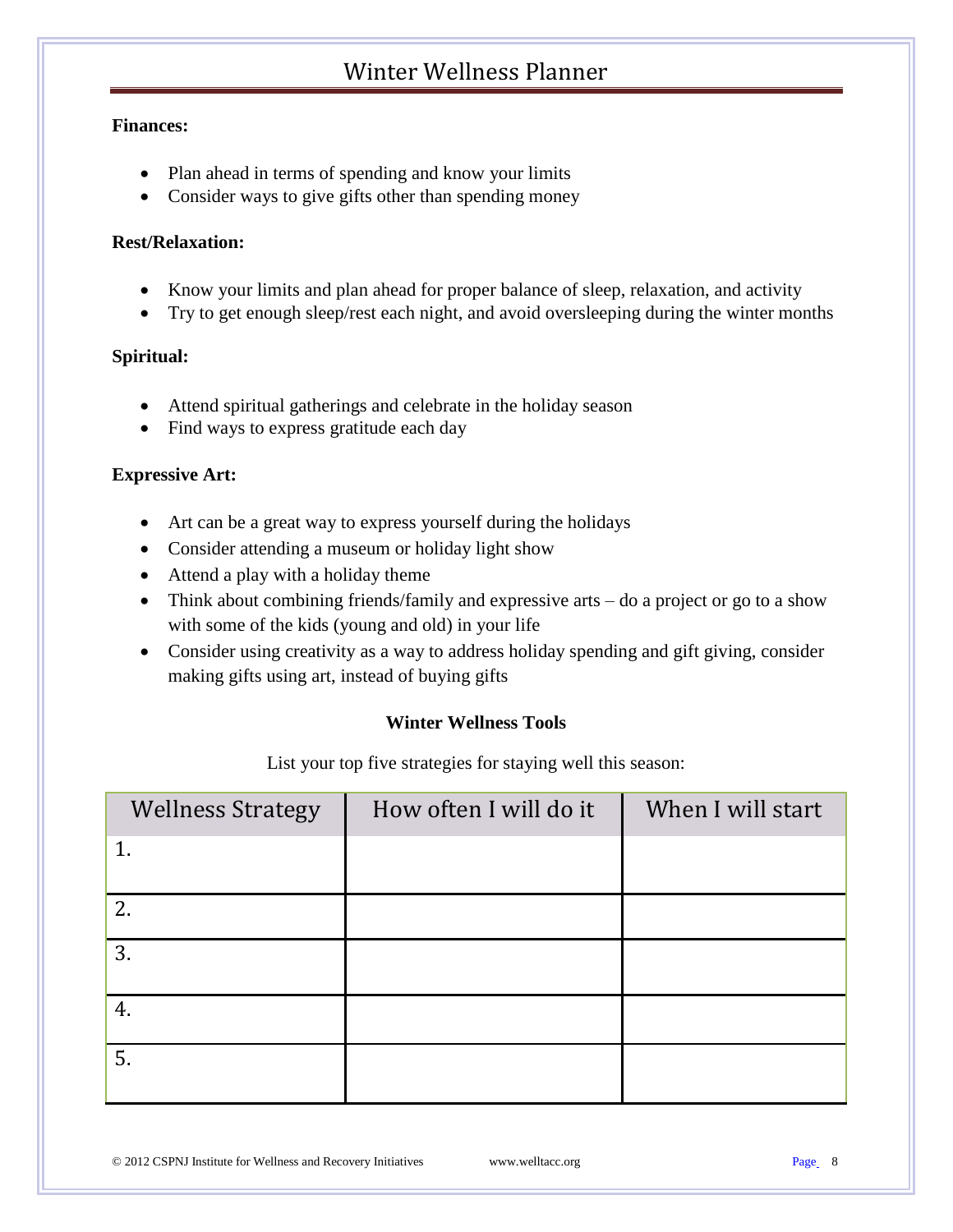| Monday, December 3, 2012  |                             |
|---------------------------|-----------------------------|
| <b>Morning</b>            |                             |
| <b>Afternoon</b>          |                             |
| <b>Evening</b>            |                             |
| Tuesday, December 4, 2012 |                             |
| <b>Morning</b>            |                             |
| <b>Afternoon</b>          |                             |
| <b>Evening</b>            |                             |
|                           | Wednesday, December 5, 2012 |
| <b>Morning</b>            |                             |
| <b>Afternoon</b>          |                             |
| <b>Evening</b>            |                             |

| Thursday, December 6, 2012 |  |
|----------------------------|--|
| <b>Morning</b>             |  |
| <b>Afternoon</b>           |  |
| <b>Evening</b>             |  |
| Friday, December 7, 2012   |  |
| <b>Morning</b>             |  |
| <b>Afternoon</b>           |  |
| <b>Evening</b>             |  |

# **Habits, Tools, and Supports**

#### © 2012 CSPNJ Institute for Wellness and Recovery Initiatives www.welltacc.org Page 9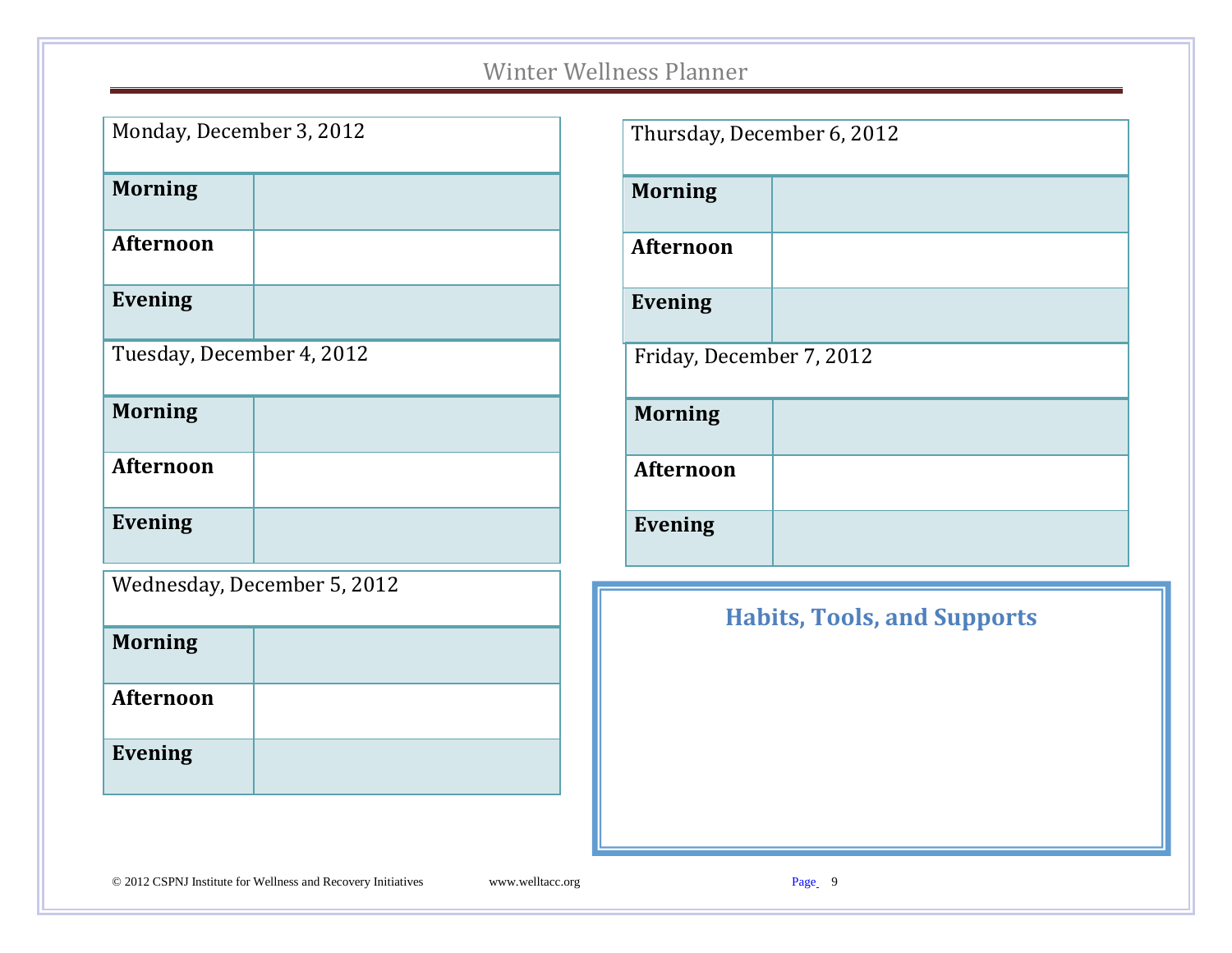|                  | Saturday, December 8, 2012 |
|------------------|----------------------------|
| <b>Morning</b>   |                            |
| <b>Afternoon</b> |                            |
| Evening          |                            |

|                | Sunday, December 9, 2012 |
|----------------|--------------------------|
| <b>Morning</b> |                          |

**Evening**

|                  | Tuesday, December 11, 2012 |
|------------------|----------------------------|
| <b>Morning</b>   |                            |
| <b>Afternoon</b> |                            |
| <b>Evening</b>   |                            |

| Wednesday, December 12, 2012 |  |  |  |
|------------------------------|--|--|--|
|------------------------------|--|--|--|

| <b>Morning</b> |  |
|----------------|--|
| Afternoon      |  |
| <b>Evening</b> |  |

| Monday, December 10, 2012 |
|---------------------------|
|---------------------------|

| <b>Morning</b>   |  |
|------------------|--|
| <b>Afternoon</b> |  |
| <b>Evening</b>   |  |
|                  |  |

# **Habits, Tools, and Supports**

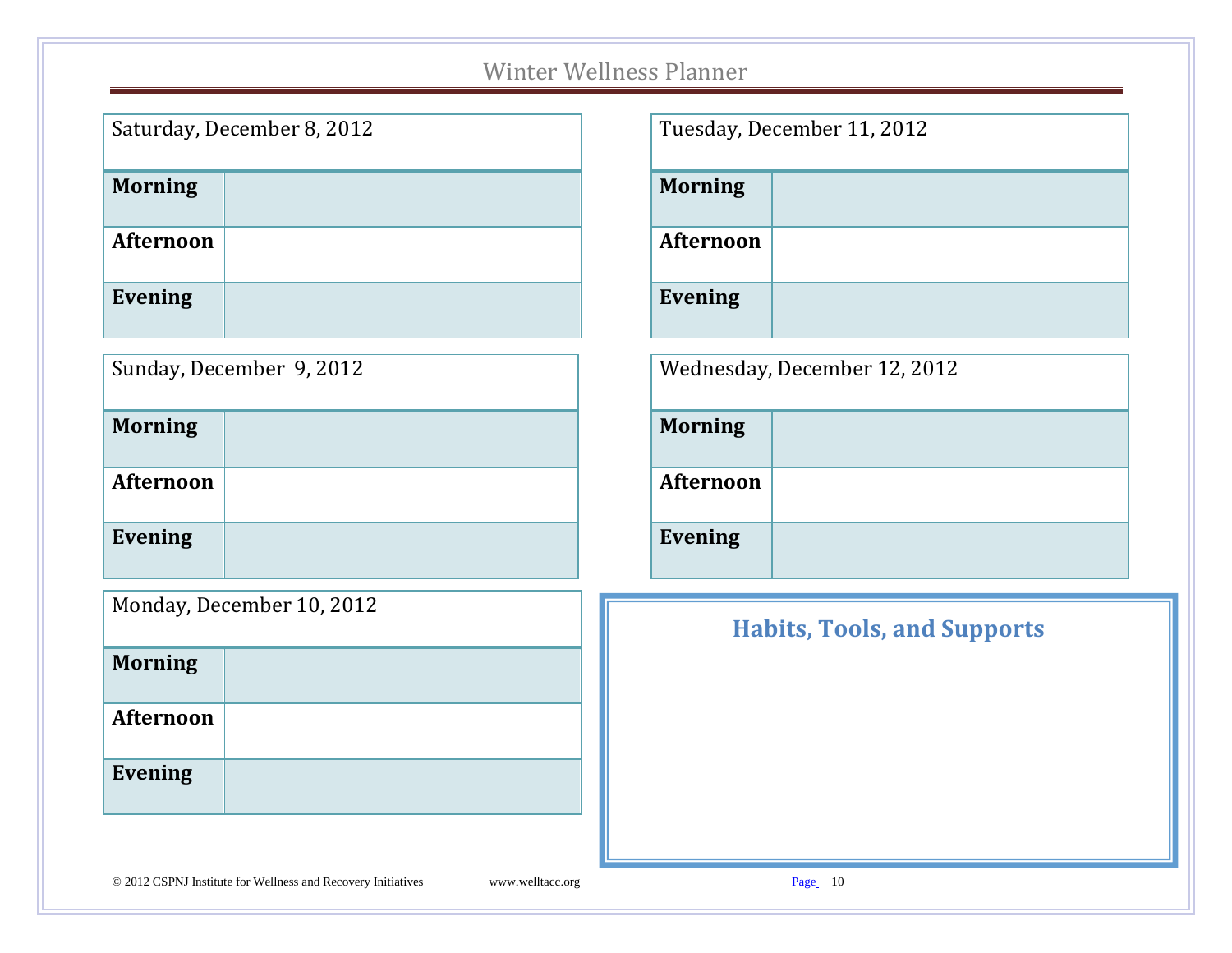| Thursday, December 13, 2012 |  |
|-----------------------------|--|
| <b>Morning</b>              |  |
| <b>Afternoon</b>            |  |
| <b>Evening</b>              |  |

| Sunday, December 16, 2012 |  |
|---------------------------|--|
| <b>Morning</b>            |  |
| <b>Afternoon</b>          |  |
| <b>Evening</b>            |  |

| Friday, December 14, 2012 |  |
|---------------------------|--|
| <b>Morning</b>            |  |
| <b>Afternoon</b>          |  |
| <b>Evening</b>            |  |

| Saturday, December 15, 2012 |  |
|-----------------------------|--|
| <b>Morning</b>              |  |
| <b>Afternoon</b>            |  |
| <b>Evening</b>              |  |

|                  | Monday, December 17, 2012          |  |
|------------------|------------------------------------|--|
| <b>Morning</b>   |                                    |  |
| <b>Afternoon</b> |                                    |  |
| <b>Evening</b>   |                                    |  |
|                  | <b>Habits, Tools, and Supports</b> |  |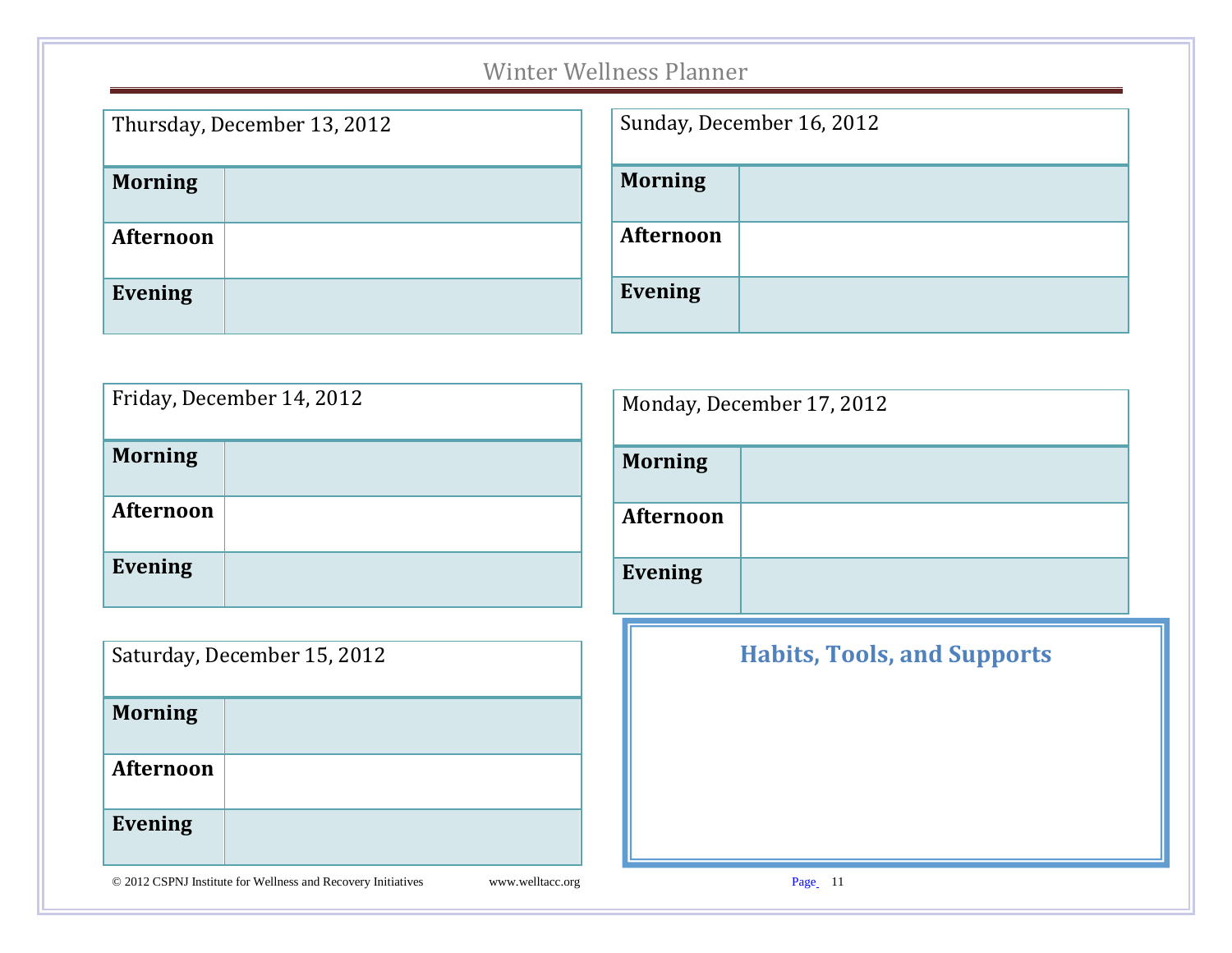| Tuesday, December 18, 2012 |  |
|----------------------------|--|
| <b>Morning</b>             |  |
| <b>Afternoon</b>           |  |
| <b>Evening</b>             |  |

| Friday, December 21, 2012 |  |
|---------------------------|--|
| <b>Morning</b>            |  |
| <b>Afternoon</b>          |  |
| <b>Evening</b>            |  |

| Wednesday, December 19, 2012 |  |
|------------------------------|--|
| <b>Morning</b>               |  |
| <b>Afternoon</b>             |  |
| <b>Evening</b>               |  |

| Thursday, December 20, 2012 |  |
|-----------------------------|--|
| <b>Morning</b>              |  |
| <b>Afternoon</b>            |  |
| <b>Evening</b>              |  |

| Saturday, December 22, 2012 |                                    |  |
|-----------------------------|------------------------------------|--|
| <b>Morning</b>              |                                    |  |
| <b>Afternoon</b>            |                                    |  |
| <b>Evening</b>              |                                    |  |
|                             | <b>Habits, Tools, and Supports</b> |  |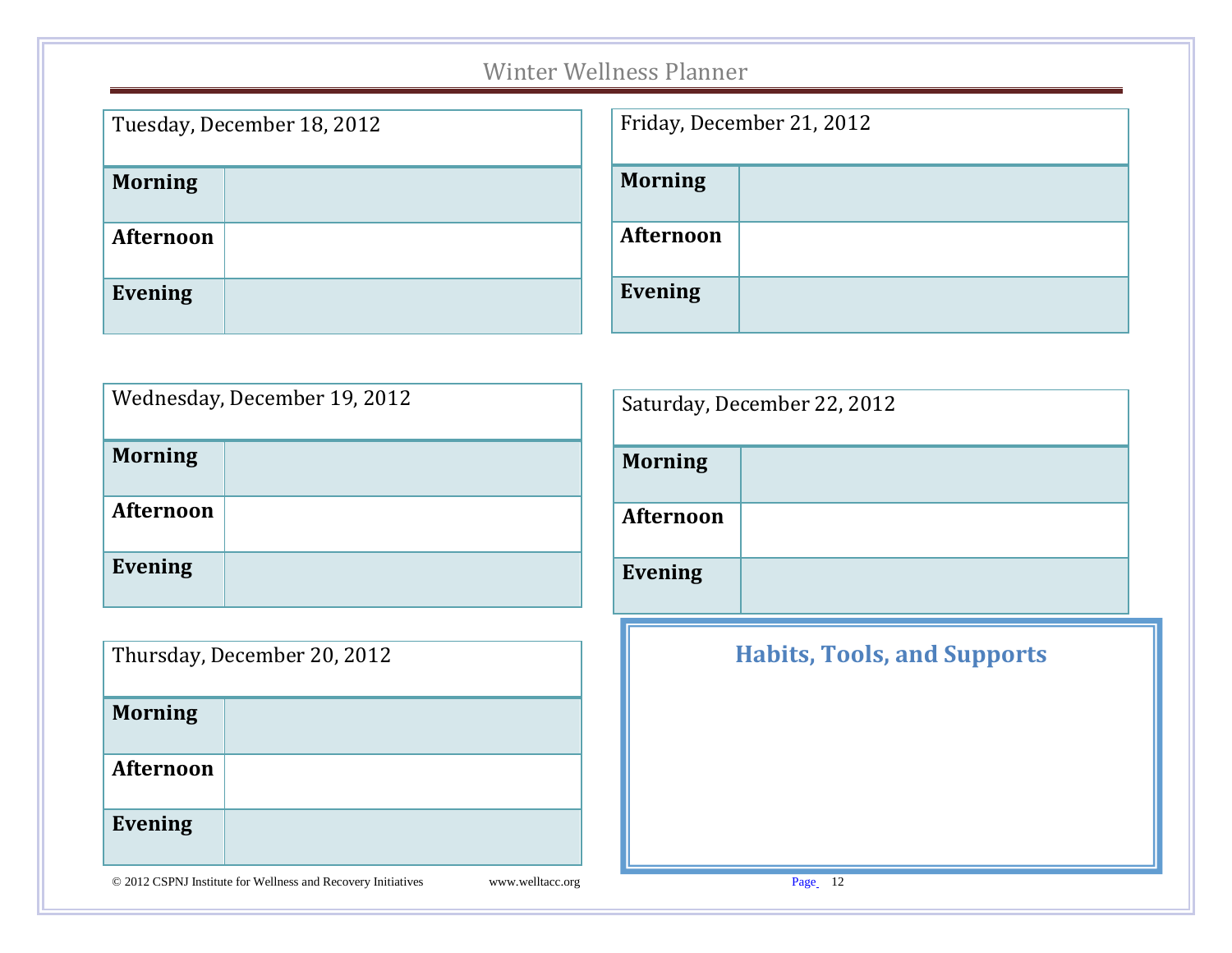| Sunday, December 23, 2012 |  |
|---------------------------|--|
| <b>Morning</b>            |  |
| <b>Afternoon</b>          |  |
| <b>Evening</b>            |  |

| Wednesday, December 26, 2012 |  |  |
|------------------------------|--|--|
| <b>Morning</b>               |  |  |
| <b>Afternoon</b>             |  |  |
| <b>Evening</b>               |  |  |

| Monday, December 24, 2012 |  |  |  |
|---------------------------|--|--|--|
| <b>Morning</b>            |  |  |  |
| <b>Afternoon</b>          |  |  |  |
| <b>Evening</b>            |  |  |  |

| Tuesday, December 25, 2012 |  |  |
|----------------------------|--|--|
| <b>Morning</b>             |  |  |
| <b>Afternoon</b>           |  |  |
| <b>Evening</b>             |  |  |

| Thursday, December 27, 2012 |                                    |  |  |
|-----------------------------|------------------------------------|--|--|
| <b>Morning</b>              |                                    |  |  |
| <b>Afternoon</b>            |                                    |  |  |
| <b>Evening</b>              |                                    |  |  |
|                             | <b>Habits, Tools, and Supports</b> |  |  |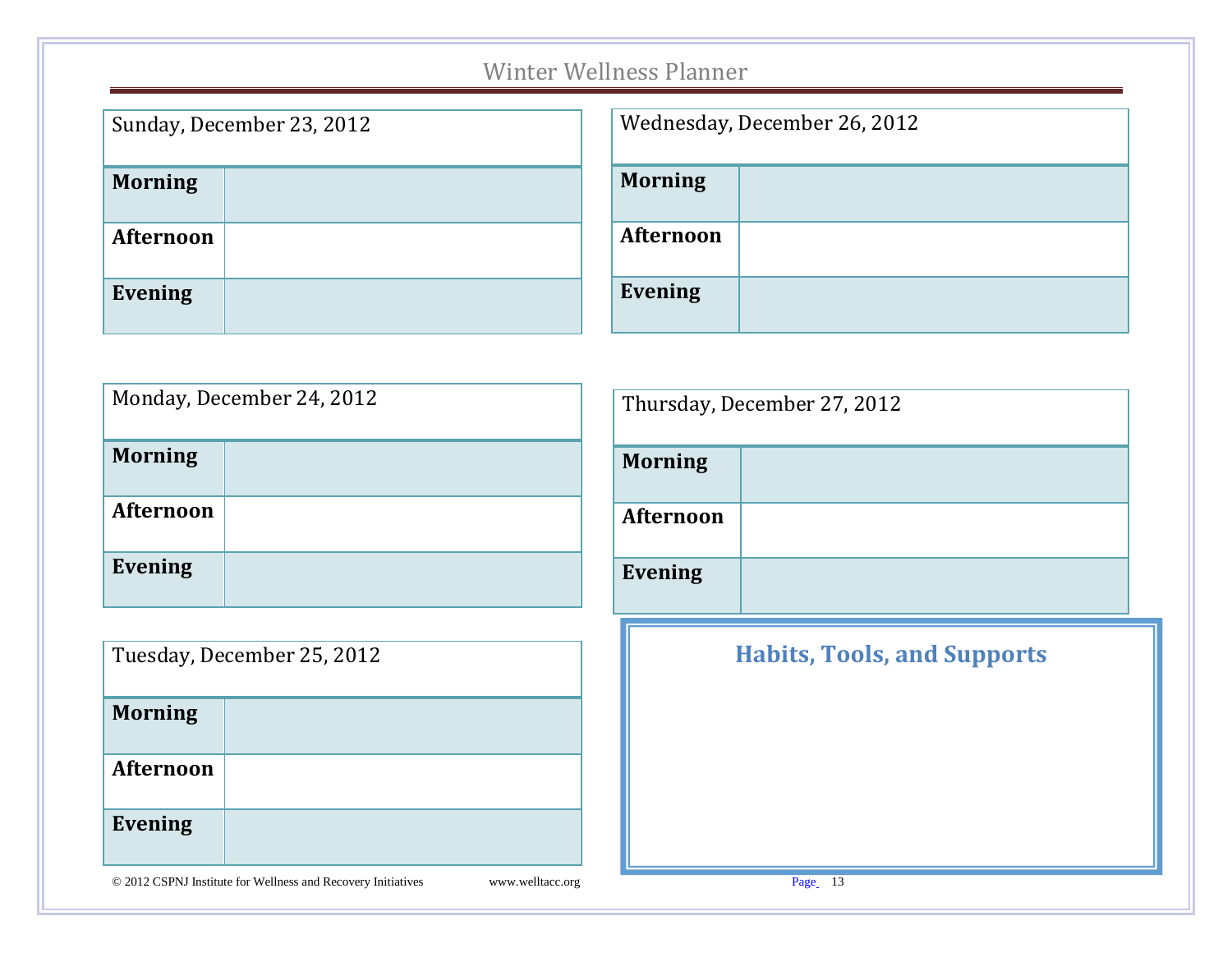| Friday, December 28, 2012 |  |  |  |
|---------------------------|--|--|--|
| <b>Morning</b>            |  |  |  |
| <b>Afternoon</b>          |  |  |  |
| <b>Evening</b>            |  |  |  |

| Monday, December 31, 2012 |  |  |
|---------------------------|--|--|
| <b>Morning</b>            |  |  |
| <b>Afternoon</b>          |  |  |
| <b>Evening</b>            |  |  |

|                           | Saturday, December 29, 2012                                  |                  | Tuesday, January 1, 2013 |                                    |
|---------------------------|--------------------------------------------------------------|------------------|--------------------------|------------------------------------|
| <b>Morning</b>            |                                                              |                  | <b>Morning</b>           |                                    |
| <b>Afternoon</b>          |                                                              |                  | Afternoon                |                                    |
| <b>Evening</b>            |                                                              |                  | Evening                  |                                    |
|                           |                                                              |                  |                          |                                    |
| Sunday, December 30, 2012 |                                                              |                  |                          | <b>Habits, Tools, and Supports</b> |
| <b>Morning</b>            |                                                              |                  |                          |                                    |
| Afternoon                 |                                                              |                  |                          |                                    |
| <b>Evening</b>            |                                                              |                  |                          |                                    |
|                           | © 2012 CSPNJ Institute for Wellness and Recovery Initiatives | www.welltacc.org |                          | Page 14                            |